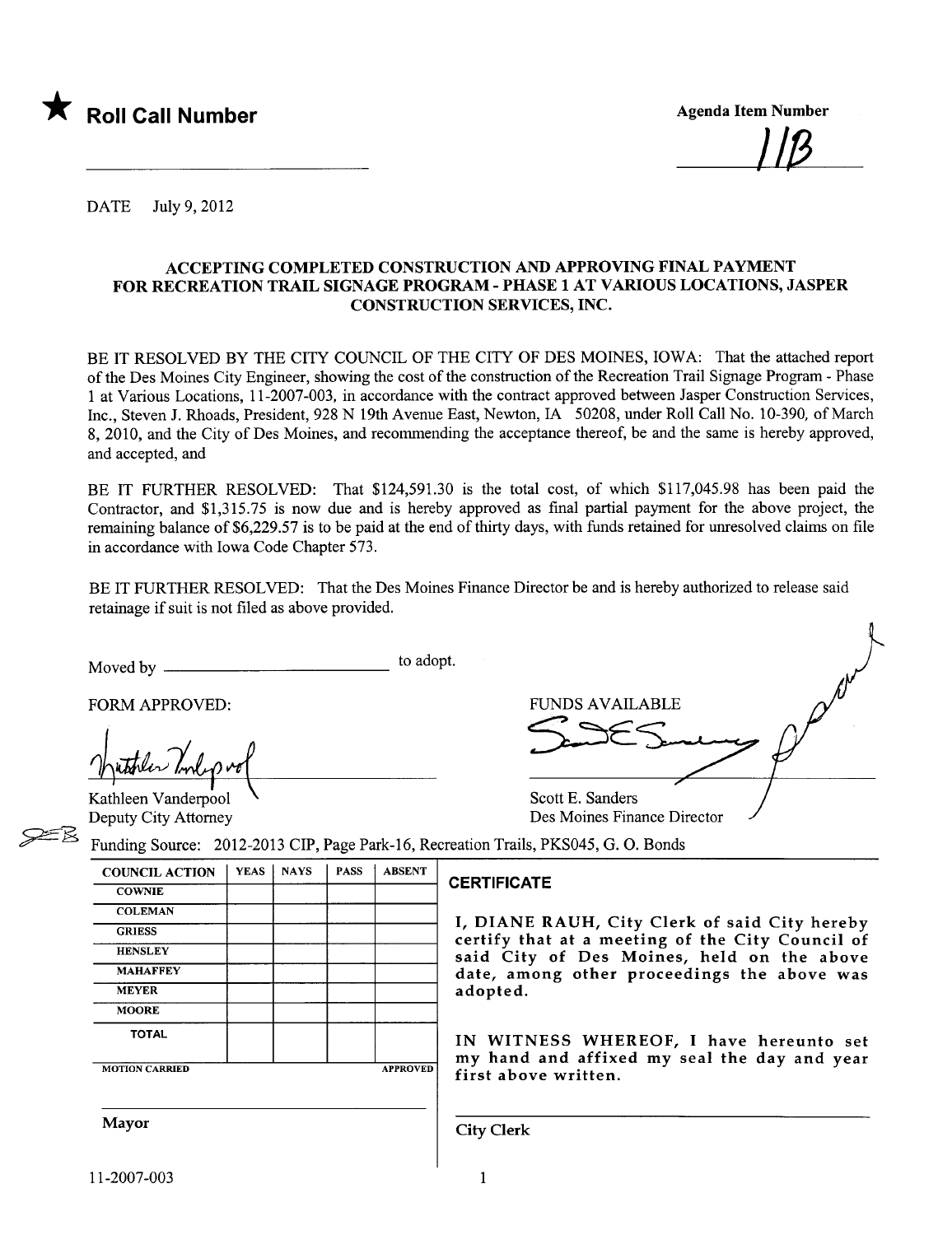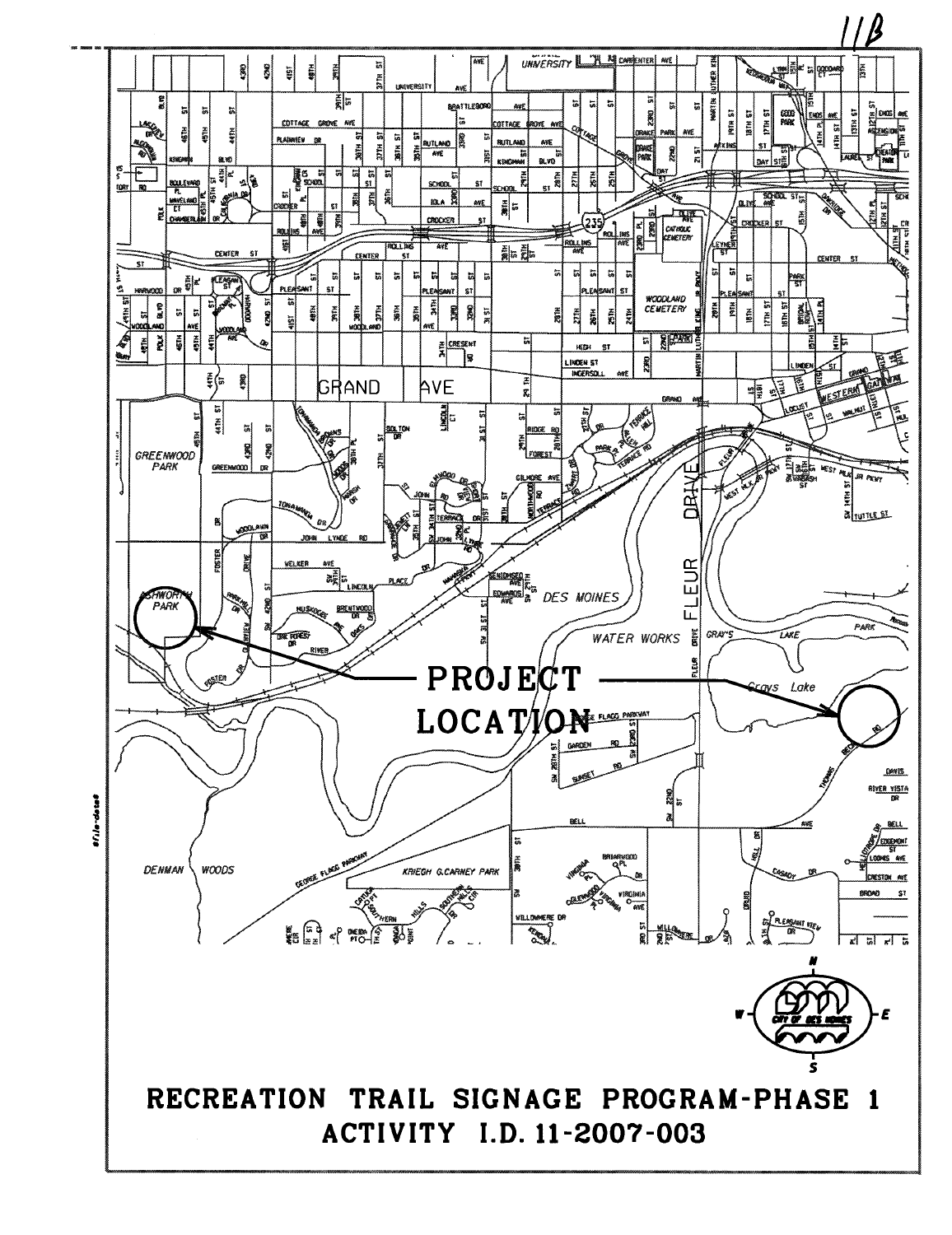

### PROJECT SUMMARY

### Recreation Trail Signage Program - Phase 1 at Various Locations

#### **Activity ID 11-2007-003**

On March 8, 2010, under Roll Call No. 10-390, the Council awarded the contract for the above improvements to Jasper Construction Services, Inc., in the amount of \$1 15,005.10. Tabulated below is a history of project change orders.

| Change<br>Order No. | <b>Initiated By</b> | <b>Description</b>                                                                                      | Amount       |  |
|---------------------|---------------------|---------------------------------------------------------------------------------------------------------|--------------|--|
| 1                   | Engineering         | 5/11/2010                                                                                               | \$10,824.80  |  |
|                     |                     | Remove unsuitable soil and install rock subbase under trail<br>head paving. Revise pavement quantities. |              |  |
| $\overline{2}$      | Engineering         | 10/4/2010                                                                                               | \$(783.60)   |  |
|                     |                     | Revise Landscaping Plans at the trail heads. Revise<br>elevations of the Bill Riley trailhead.          |              |  |
| 3                   | City                |                                                                                                         | \$(455.00)   |  |
|                     |                     | Adjust final quantities to asbuilt measurements                                                         |              |  |
|                     |                     | <b>Original Contract Amount</b>                                                                         | \$115,005.10 |  |
|                     |                     | <b>Total Change Orders</b>                                                                              | \$9,586.20   |  |
|                     |                     | <b>Percent of Change Orders to Original Contract</b>                                                    | 8.34%        |  |
|                     |                     | <b>Total Contract Amount</b>                                                                            | \$124,591.30 |  |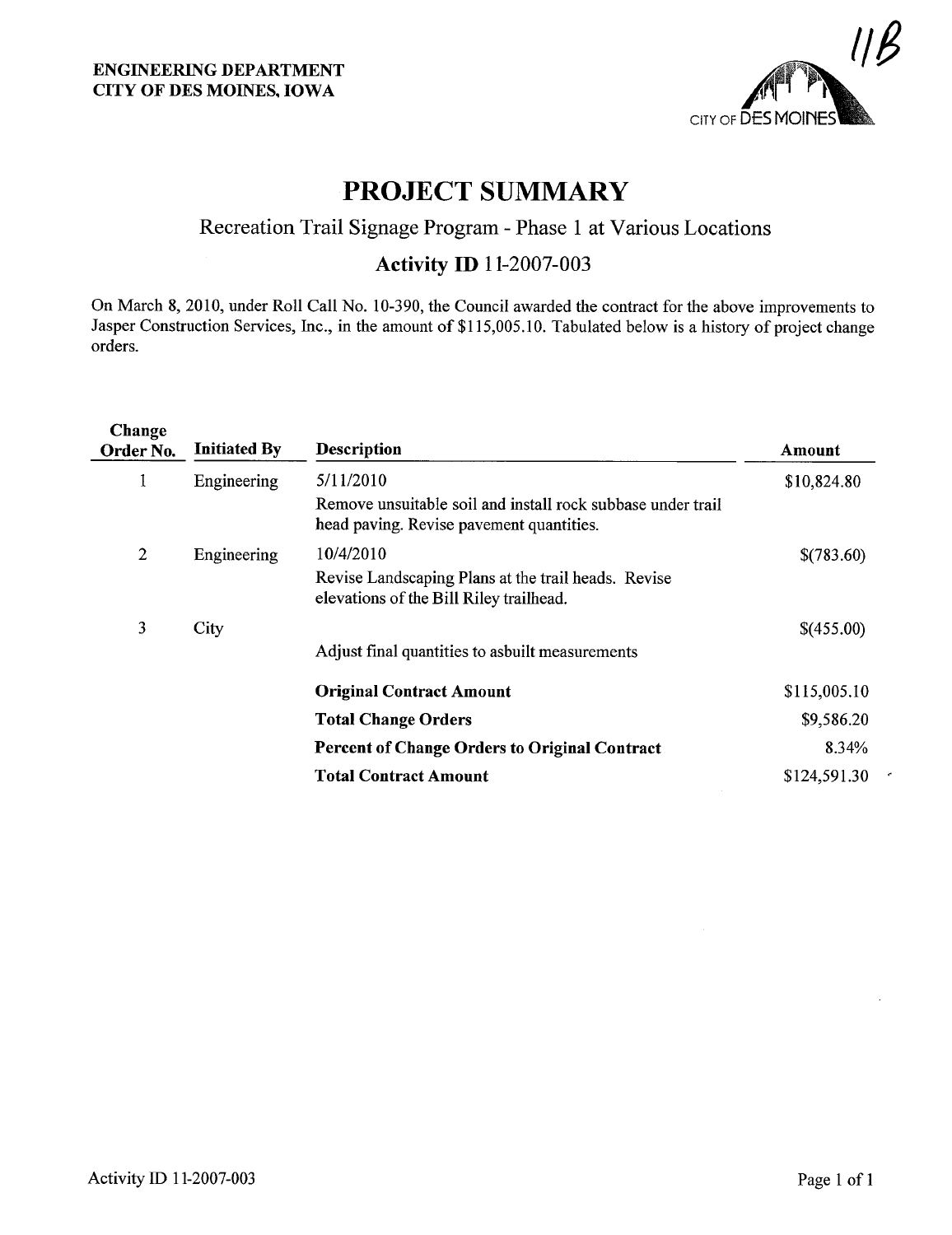July 9,2012



#### CERTIFICATION OF COMPLETION

#### AGENDA HEADING:

Accepting completed construction and approving final payment for the Recreation Trail Signage Program - Phase 1 at Various Locations, Jasper Construction Services, Inc.

#### SYNOPSIS:

Approve the Engineer's Certification of Completion, accept construction of said improvement, and authorize final payment to the contractor.

#### FISCAL IMPACT:

Amount: \$124,591.30 As-Built Contract Cost

Funding Source: 2012-2013 CIP, Page Park-16, Recreation Trails, PKS045, G. O. Bonds

#### CERTIFICATION OF COMPLETION:

On March 8, 2010, under Roll Call No. 10-390, the City Council awarded a contract to Jasper Construction Services, Inc., Steven J. Rhoads, President, 928 N 19th Avenue East, Newton, IA 50208 for the construction of the following improvement:

Recreation Trail Signage Program - Phase 1 at Various Locations, 11-2007-003

The improvement includes construction of trail heads, trail information panel, trail information hubs, and other incidental items; in accordance with the contract documents, including Plans File Nos 515-021/036, on the Bil Riley Trail at Ashworth Park and the Meredith Trail at Gray's Lake Park, Des Moines, Iowa

I hereby certify that the construction of said Recreation Trail Signage Program - Phase 1 at Various Locations, Activity ID 11-2007-003, has been completed in substantial compliance with the terms of said contract, and I hereby recommend that the work be accepted. The work commenced on April 26, 2010, and was completed on June 27, 2012.

I further certify that \$124,591.30 is the total cost of said improvement, of which \$117,045.98 has been paid the Contractor and \$1,315.75 is now due and is hereby approved as final parial payment for the above project, the remaining balance of \$6,229.57 is to be paid at the end of thirty days, with funds retained for unesolved claims on fie in accordance with Iowa Code Chapter 573. The amount of completed work is shown on the attached Estimate

of Construction Completed.

Jeb E. Brewer, P.E. Des Moines City Engineer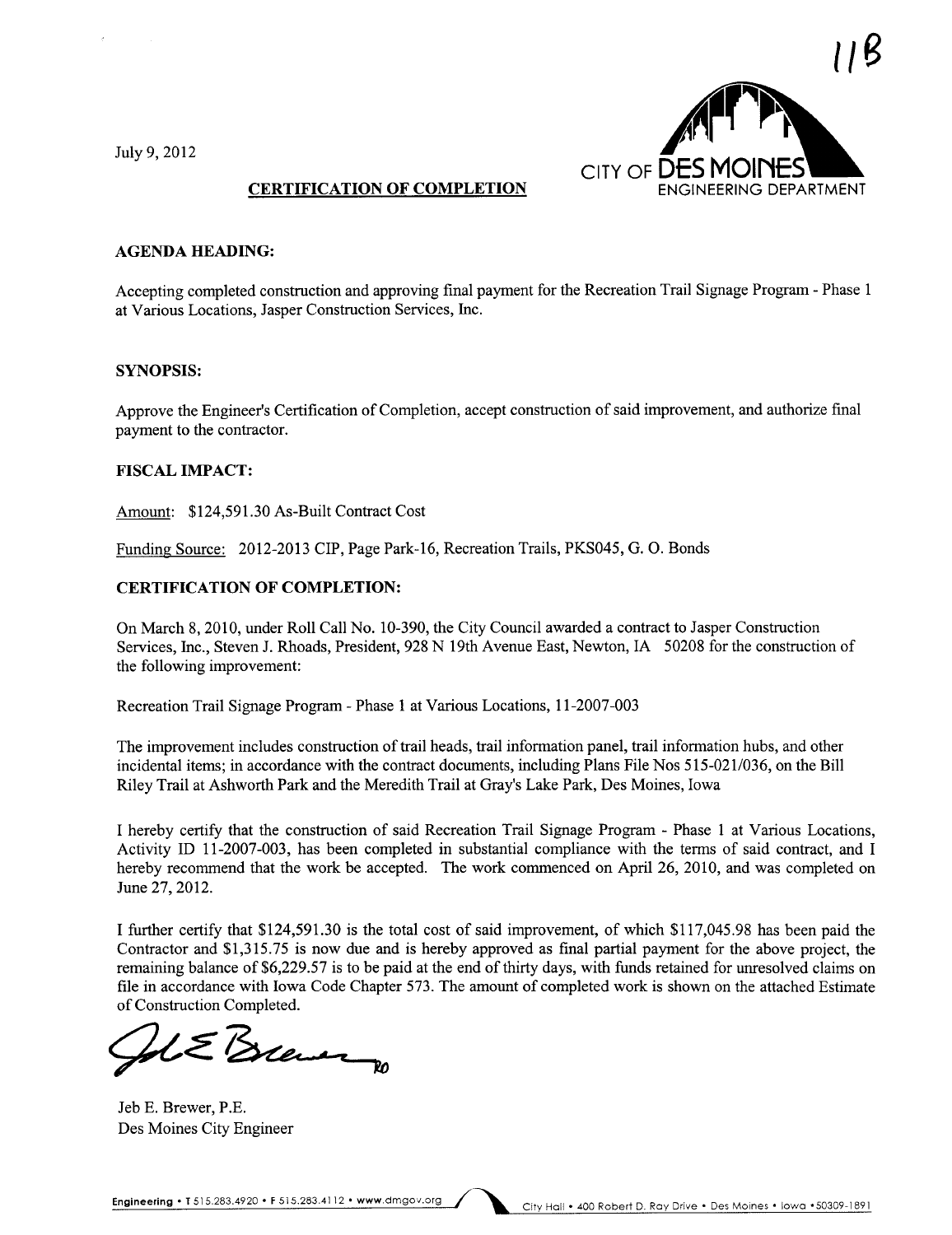ENGINEERING DEPARTMENT ENGINEERING DEPARTMENT CITY OF DES MOINES, IOWA CITY OF DES MOINES, IOWA



## ESTIMATE OF CONSTRUCTION COMPLETED ESTIMATE OF CONSTRUCTION COMPLETED FOR WORK DONE FROM 9/29/11 to 05/01/12<br>FINAL PAYMENT (PAYMENT NO. 6) FINAL PAYMENT (PAYMENT NO.6) FOR WORK DONE FROM 9/29/11 to 05/01/12

# PROJECT: RECREATION TRAIL SIGNAGE PROGRAM - PHASE 1 AT VARIOUS LOCATIONS PROJECT: RECREATION TRAIL SIGNAGE PROGRAM - PHASE 1 AT VARIOUS LOCATIONS CONTRACTOR: JASPER CONSTRUCTION SERVICES, INC. CONTRACTOR: JASPER CONSTRUCTION SERVICES, INC.

Activity ID: 11-2007-003 Date: 05/31/12 Activity ID: 11-2007-003 Date: 05/31/12

|                          |                                                      |                |                  | UNITS             |               |                   |              |
|--------------------------|------------------------------------------------------|----------------|------------------|-------------------|---------------|-------------------|--------------|
|                          |                                                      |                |                  |                   | CONSTRUCTED   |                   |              |
| LINE NO.                 | DESCRIPTION                                          | <b>UNIT</b>    | <b>ESTIMATED</b> | <b>AUTHORIZED</b> | <b>TODATE</b> | <b>UNIT PRICE</b> | TOTAL AMOUNT |
|                          | MOBILIZATION                                         | $^{21}$        | 2.000            | 2.000             | 2.000         | \$5,000.00        | \$10,000.00  |
| $\mathbf{\Omega}$        | TREE PROTECTION                                      | ST             | 2.000            | 0001              | 1.000         | \$500.00          | \$500.00     |
| ξ                        | EXCAVATION, CLASS 10, ROADWAY AND BORROW             | ζŹ             | 160,000          | 160.000           | 160.000       | \$25.00           | \$4,000.00   |
| ↽                        | REMOVAL OF PAVEMENT                                  | SS             | 42.000           | 42.000            | 42.000        | \$15.00           | \$630.00     |
| 5                        | REMOVAL OF P.C.C. CURB                               | Ë              | 22.000           | 31.000            | 31.000        | \$15.00           | \$465.00     |
| ৩                        | HEAD<br>REMOVAL/SALVAGE OF GATE AT BILL RILEY TRAI   | <b>EACH</b>    | 1.000            | 1.000             | 1.000         | \$500.00          | \$500.00     |
| 7                        | REMOVE SIGN AT BILL RILEY TRAIL HEAD                 | <b>EACH</b>    | 1.000            | 1.000             | 1.000         | \$500.00          | \$500.00     |
| ∞                        | SAWCUTTING OF EXISTING TRAIL                         | Ë              | 70.000           | 93.000            | 93.000        | \$5.00            | \$465.00     |
| Ò                        | මු<br>6-INCH P.C.C. PAVING TYPE 1A (NO COLOR ADDITIV | $\overline{S}$ | 72.000           | 74.000            | 74.000        | \$60.00           | \$4,440.00   |
| $\supseteq$              | 6-INCH P.C.C. PAVING TYPE 1B                         | SS             | 35.000           | 35.000            | 35.000        | \$90.00           | \$3,150.00   |
| $\overline{\phantom{0}}$ | 6-INCH P.C.C. PAVING TYPE IC                         | SS             | 5.000            | 5.000             | 5.000         | \$250.00          | \$1,250.00   |
| $\frac{2}{2}$            | 6-INCH P.C.C. PAVING TYPE ID                         | $\overline{S}$ | 9.000            | 9.000             | 9.000         | \$200.00          | \$1,800.00   |
| $\overline{13}$          | Đ<br>6-INCH P.C.C. PAVING TYPE 2A (NO COLOR ADDITIV  | ΣŠ             | 22.000           | 20.200            | 20.200        | \$60.00           | \$1,212.00   |
| $\overline{4}$           | 6-INCH P.C.C. PAVING TYPE 2B                         | $\overline{S}$ | 6.000            | 0.000             | 0.000         | \$250.00          | \$0.00       |
| $\overline{15}$          | ந<br>6-INCH P.C.C. PAVING TYPE 2C (NO COLOR ADDITIV  | SS             | 2.000            | 6.600             | 6.600         | \$60.00           | \$396.00     |
| $\frac{6}{1}$            | BENCH #1 AT BILL RILEY TRAIL HEAD                    | EACH           | 2.000            | 2.000             | 2.000         | \$2,195.00        | \$4,390.00   |
| $\overline{11}$          | BENCH #2 AT BILL RILEY TRAIL HEAD                    | <b>EACH</b>    | 1.000            | 1.000             | 1.000         | \$2,725.00        | \$2,725.00   |
| $\frac{8}{18}$           | BENCH @ GRAY'S LAKE TRAIL HEAD                       | EACH           | 4.000            | 4.000             | 4.000         | \$2,400.00        | \$9,600.00   |
| $\overline{19}$          | TRASH RECEPTACLE @ BILL RILEY TRAIL HEAD             | EACH           | 000              | 1.000             | 1.000         | \$1,725.00        | \$1,725.00   |
| 20                       | TRASH RECEPTACLE @ GRAY'S LAKE TRAIL HEAD            | <b>EACH</b>    | 2.000            | 2.000             | 2.000         | \$1,665.00        | \$3,330.00   |
| $\overline{z}$           | INFORMATION HUB, FOUNDATION AND PANEL                | EACH           | 2.000            | 2.000             | 2.000         | \$11,000.00       | \$22,000.00  |
| 22                       | INFORMATION PANEL, FOUNDATION AND PANEL              | <b>EACH</b>    | 1.000            | 1.000             | 1.000         | \$5,800.00        | \$5,800.00   |
| 23                       | <b>COLLAPSIBLE BOLLARD</b>                           | <b>EACH</b>    | 1.000            | 1.000             | 1.000         | \$1,500.00        | \$1,500.00   |
| 24                       | <b>BIKE RACK</b>                                     | <b>EACH</b>    | 15.000           | 15.000            | 15.000        | \$400.00          | \$6,000.00   |
| 25                       | DETECTABLE WARNING PANEL                             | 55             | 14.000           | 14.000            | 14.000        | \$35.00           | \$490.00     |
| 26                       | AMENDED SOIL                                         | $\Omega$       | 136.000          | 0.000             | 0.000         | \$40.00           | \$0.00       |
| 27                       | MULCHING. 3" HARDWOOD                                | S)             | 34.000           | 24.000            | 24.000        | \$35.00           | \$840.00     |
| 28                       | SOD                                                  | $S_{\rm Q}$    | 10.000           | 0.000             | 0.000         | \$60.00           | \$0.00       |
| 29                       | RELOCATE TREE, BURR OAK                              | EACH           | 1.000            | 0.000             | 0.000         | \$300.00          | \$0.00       |